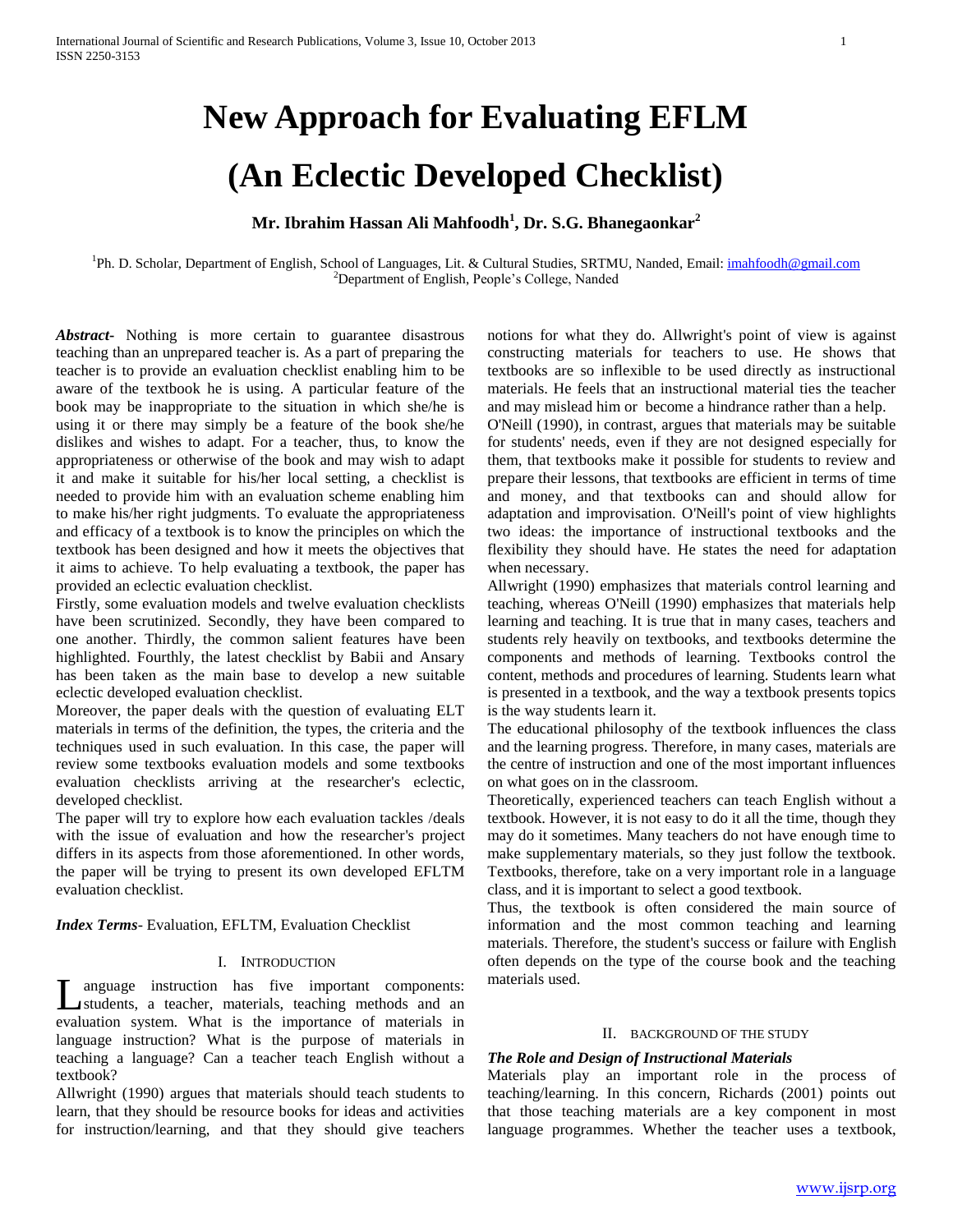institutionally prepared material, or his/her own materials, instructional materials generally serve as the basis for much of the language input that learners receive and the language practice that occurs in the classroom. In the case of inexperienced teachers, materials may also serve as a form of teacher training as they provide ideas on how to plan and teach lessons as well as formats that teacher can use.

To be creative in using textbooks in the language classroom, one must define the roles of textbooks. The definition of the roles of a textbook slightly varies from a theorist to another. Allwright (1982), for example, assumes that the roles of teaching materials have to do with what to teach and who uses them. O'Neill (1982), on the other hand, entrusts a differing role to textbooks, arguing that the use of a published textbook as a basis on which to pattern the unpredictable interaction is necessary to classroom language learning. Swan (1991) states that good textbooks build bridges across teaching language components which the creative movement of textbooks is possible and even easy. Swan's point of view reveals the communicative role as well as the creative movement of textbooks.

Cunningsworth (1995: 7) briefly summarizes the role of materials in language teaching as:

- a resource for presenting materials
- a source of activities for learner and communicative interaction
- a reference source for learners on grammar, vocabulary, pronunciation, etc.
- a source of stimulation and ideas for classroom activities
- a syllabus
- a support for less experienced teachers who have to gain confidence

### *The Role of Textbooks in the TEFL Classroom*

Teaching language consists of certain components, but the essential constituents to EFL programmes and classroom are the textbooks and the instructional materials that are used by language constructors.In the same respect, Hutchinson and Torres (1994) suggest that the textbook is an almost universal element of English language teaching. Millions of copies are sold every year and numerous aid projects have been set up to produce them in various countries. It seems that no teaching learning situation is complete until it uses a relevant textbook. Sheldon (1988: 37), as a well-known theorist in evaluation, agrees with this observation and furthermore he suggests that textbooks not only "represent the visible heart to any ELT programme but also offer considerable advantages-for both the students and the teacher-when they are being used in ESL/EFL classroom".

Haycroft (1998), for example, suggests that one of the primary advantages of using textbooks is that they are psychologically essential for students since their progress and achievement can be measured concretely when they use them.

Sheldon (1988) also points out, that students often harbor expectations about using a textbook in their particular language classroom and programme and believe that published materials have more credibility than teacher-generated or "in house" materials.

It is worth mentioning that more recent authors have criticized textbooks for their inherent and culture biases. Researchers such

as Porreca (1984), Florent and Walter (1989), (Larke 1990) or Carrel and Kowitz (1994), and Renner (1997) have demonstrated that many EFL/ESL textbooks still contain rampant examples of gender bias, sexism, and stereotyping.

Badaroos (1988) points out that the materials that teachers use to implement the programme have to be designed according to the learners' level. In other words, they must be relevant to the student's level and interest.

Undoubtedly, the role of textbooks in TEFL is very vital. They may have defects and biases. Then, the role of the teacher is to adapt and supplement the textbooks.

## *The Role of Teacher in the TEFL Classroom and With Materials*

Teachers are a key factor in the successful implementation of curriculum changes and particularly in textbook. Exceptional teachers can often compensate for the poor-quality resources and materials they have to work from. However, inadequately trained teachers may not be able to make effective use of teaching materials no matter how well they are designed. Richards (2001: 99) suggests that teachers may vary according to the following dimensions:

- language proficiency
- teaching experience
- skill and expertise
- training and qualification
- morale and motivation
- teaching style
- beliefs and principles

Teachers also play an important role in evaluating and assessing the EFL/ESL materials used from time to time. A teacher can complement, supplement and adapt the materials when necessary. When heavy foreign cultural bias exists in the content of TEFLMs, the teaching of the set requires a tactful teacher to manage the whole situation and make the needed changes or amendments.

### *Defining Evaluation of Textbooks*

According to Hutchinson and Waters (1987), textbook evaluation is basically a straight forward, analytical matching process i.e. matching needs to available solutions. They divide the evaluation process into four major steps:

- Defining criteria
- Subjective analysis
- Objective analysis
- Matching

Sheldon (1987), on the other hand, argues that evaluation is rather more emotive and controversial for teachers. He defines evaluation of textbook as a matter of judging the fitness of something (textbooks/materials) for a particular purpose (teaching in an EL situation for example). Tomlinson (1998) states that the term "materials evaluation" refers to attempts to measure the value of materials.

Lynch (1997) defines evaluation as a systematic attempt to gather information in order to make judgments or decisions. In this concern, evaluative information can be both qualitative and quantitative in form and can be gathered through different methods such as observation or the administration of pencil-andpaper test.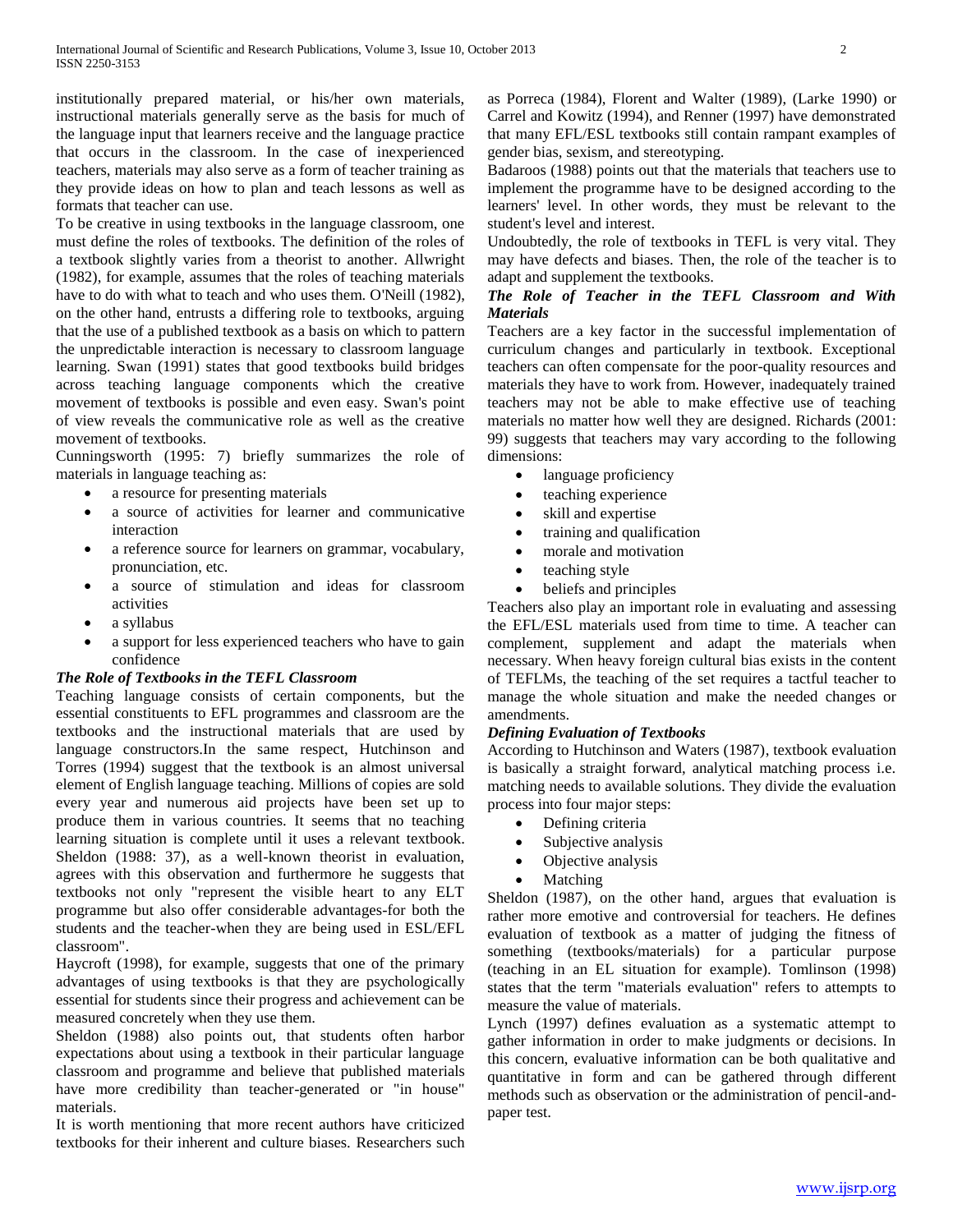Cunningsworth (1995) and Ellis (1997) suggest that textbook evaluation helps teachers move beyond impressionistic assessments and it helps them to acquire useful, accurate, systematic and contextual insights into the overall nature of textbook. Litz (2005), on the other hand, states that "evaluation textbooks" assists educators in identifying the particular strengths and weaknesses in textbooks already in use.

In the researcher's point of view, textbook evaluation is a matter of examining and checking the ready-written in hand material/textbook to know the appropriateness or otherwise of this textbook for a particular context. In this concern, the process of evaluation can take four stages:

- Defining the principles/criteria of designing materials in addition to the features of the situation it is applied in and of students it is applied for
- Defining the criteria on which the evaluation will be based on: a checklist, a framework, etc.
- Matching both criteria using a valid, reliable, practical instrument of collecting data such as a questionnaire
- Analyzing the findings that will help the evaluator decide to what extent the course book/material is suitable for the user.

## *Criteria for Evaluating ELT material*

Power (2003) suggests thirty criteria for evaluating ELT materials/textbooks:

- 1- Learners' needs
- 2- Ordering and pacing of syllabus
- 3- Maintenance of interest-suitable (perhaps for captive learners)
- 4- Type of course, exam based, intensive, vacation-fixed period or continuous intake
- 5- Age group-suitable for maturity-level and motivation of learners
- 6- Time scale-variety and quantity of material-suitable for length of course
- 7- Cultural orientation
- 8- Suitable for the class-size
- 9- Role of teachers and learners appropriate to preferred teaching and learning styles
- 10- Mono or multilingual
- 11- Narrative or topic based
- 12- Assumption of learner knowledge
- 13- Mixture of syllabus; structural; national functional; taskbased
- 14- Right measure of authenticity i.e. suitable adapted for level
- 15- Appropriateness of lexis, structure for learner's level
- 16- Right selection of vocabulary and syntax for learners' refection and complexity
- 17- Range and Appropriateness of texts
- 18- Range and weight of skills
- 19- Revision technique: cyclical or linear
- 20- Suitability for self-access
- 21- Do learners' exercise, activities and task work?
- 22- Ease of use for teacher
- 23- Ease of use for students
- 24- Summary of items for reference
- 25- Visual impact
- 26- Accompanying aids: charts, cassettes, etc.
- 27- Dated or modern language
- 28- Metalanguage
- 29- Teacher's' Book
- 30- Course or part course book

## *Types of Evaluation*

There are two main types of evaluation: formative and summative. Formative evaluation is an on-going, in-course evaluation and contributes to the modification of the course, if necessary.Summative evaluation, on the other hand, is the endof-course evaluation and it helps the teacher to find out if the objectives are really achieved and if the methods and internals have been useful for this purpose to achieve the objectives.

The purpose of summative evaluation is not to provide feedback for on-going modification. The curriculum changes whenever there is a change in one element of the curriculum (objectives, methodology, content) there must be a change in the evaluation system too.

Cunningsworth (1995) and Ellis (1997) cited in Litz (2005) have suggested that there are three different types of material evaluation. They argue that the most common form is probably the "predictive" or "pre-use" evaluation that is designed to examine the future or potential performance of a textbook.

The other types of textbook evaluation are the "in-use "evaluation designed to examine material that is currently being used and the "retrospective" or "post-use" (reflective) evaluation of a textbook that has been used in respective institution.

Regarding TEFLMs evaluation, on-progress evaluation is recommended and it is achieved through teacher's questions and workbook exercises/tasks. It can be also of great help for checking students's progress. In addition, the end-of-course evaluation can be achieved by final tests or end-term-tests.

## *The Time for Evaluation*

Students' needs and interests are changeable by the time. A textbook works successfully today, it may not be so tomorrow. In relation to evaluation, it is said that evaluating materials in-use is a need to be applied from time to time: on-going evaluation or end-in evaluation.

Evaluation is one of the four components of a curriculum. Objectives, content and methodology are the other three components of the curriculum. When we construct TEFL materials, we are supposed to administer an evaluation before handling the materials for use. Moreover, while and at the end of the course, the evaluation is needed too. In general, an evaluation is to be led when we feel that some problems pop up or shortcomings are discovered and we want to know the origin of such problems.

## *The Method of Evaluation*

Trochim (2003) suggests a method of evaluation and calls it "the evaluation cycle." This evaluation cycle consists of four stages: formulating questions, collecting data, analyzing the data and drawing conclusions.

Formulating the questions refers to identifying objectives and designing stakeholders. It also refers to defining evaluation goals or research questions. In short, formulating questions tries to answer two questions:

- Why is one carrying out this evaluation?
- What information does one need?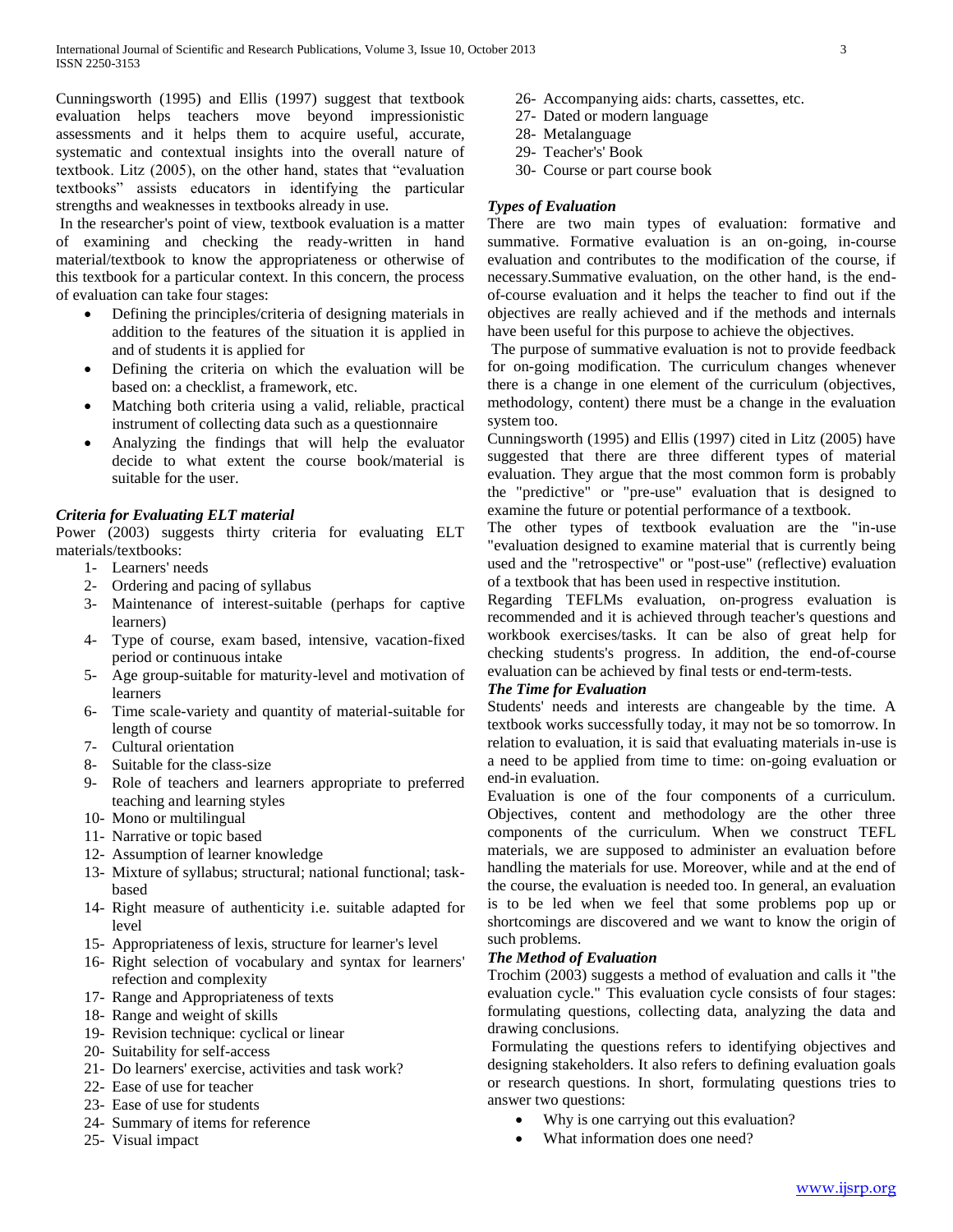There are some common objectives for evaluation:

- determining the effectiveness of a particular intervention
- finding out how well students are learning
- identifying improvements which could be made to a specific course, learning activity or learning process
- satisfying internal or external auditing requirements
- demonstrating value to stakeholders (which might include project founders)
- reflecting on professional practice in a structured way
- building evidence for a portfolio (e.g. career development, teaching fellowship)
- producing guidelines for colleagues (internal and external) who might want to carry out a similar innovation
- generating data for a research study or publication
- investigating an issue of personal, intellectual or professional interest

This question to the two answers should lead to a list of key stakeholders in the evaluation process. The stakeholders may include lecturers, learning technology specialists or a support staff or future employers, future clients or managers and founders.

The second stage is "collecting data". This stage refers to identifying resources; e.g. students or the involved group. In this stage, the evaluator is supposed to choose a data collection strategy. Moreover, the time of collecting the data has to be identified, whether it is after, before, or during a learning activity. This stage tries to answer three questions:

- Who can provide us with data?
- How can data be collected?
- When can data be collected?

The third stage refers to "analyzing the data and how it can be analyzed". It includes selecting appropriate analysis techniques, bearing in mind the nature of the data collected and the evaluation goals. It may include a questionnaire, an interview or an observation.

The fourth stage refers to "analyzing the data" collected previously. It reflects an implication for own practice; draw recommendations or lessons for others. It considers the community of implementation and finally, considers the ability to identify dissemination opportunities.

### *Ways of Evaluating TEFL Materials*

EFLTM evaluation can be achieved by different ways and a variety of bases. Each evaluator looks at materials/textbooks from an angle to view his opinion and bases his/her evaluation on a particular framework.

Some evaluators base their study of evaluation on reviewing some EFLTM evaluation models, some others use already established checklists or review some checklists and develop their own one. Another group of evaluators creates or states criteria for designing an English language teaching course, then advocates or extracts a checklist. Upon the elicited checklist, the evaluator tries to examine to what extent there is a match between the criteria of designing and the items mentioned in the checklist, and then he matches both with real implementation of the course.

Murshed (2005), on the other hand, presented some evaluation models such as Davison's model (1976), Breen's and Candlin's criteria (1979), Marian's evaluation model (1980), William's scheme and checklist for evaluation(1983), Cunningsworth's model (1984), Dougill's evaluative framework and Hutchinson's model (1987) named "What's Underneath?", an interactive view of materials evaluation. After that, Murshed adapted his model in a form of a questionnaire.

#### III. THE STUDY

### *Reappraisal of Some Evaluation Models*

The researcher, to avoid prolixity, is to highlight and to reappraise some models of evaluation mentioned in the previous section. Grant's model (1984) cited in Murshed (2005) shows that the evaluation procedure could be classified into two types; the pre-utility evaluation and the in-utility evaluation. The difference between the two types is that the former is applied after designing is over and before administering the material to the user whereas the later is an on-going evaluation done during the implementation of the programme.

White's model (1984), in contrast, mentioned in his book ELT Curriculum: "Designing Innovation and Management" draws up four stages for evaluation: doing preliminaries, data collection, major data collection, further data collection and Completion.

Harmer (1983) focuses his evaluation model on the learner from three dimensions to be taken into account before evaluating EFLTM. They are a description of learner's profile (age, sex socio-cultural background, their occupation, their motivation, attitude, etc), a description of learner's needs in terms of when they are likely to use English and what skills they should acquire in the language, and thirdly to consider if the type of materials is appropriate for a particular group of learners.

### IV. METHODOLOGY

This study examines checklists prepared for evaluating textbooks/courses and aims at providing good foundation and base to accomplish, to what extent, a thorough review to evaluate the EFLTM and particularly textbooks in a clear definite light. Checklists include different items/statements for their purpose is to measure the appropriateness and efficacy or otherwise of the textbook under discussion.

The researcher's main focus is to lead his evaluation on finding out the suitability or otherwise of CECY. This will be done by examining and reappraising some already-established checklists and, finally, arriving at a composite/eclectic developed evaluation checklist.

Here are some evaluation checklists in a chronological order:

- 1- Chastain, k. (1971). *The Development of Modern Language Skills*: Theory to Practice (pp. 376-384). Philadelphia: The center for curriculum Development, Inc.
- 2- Tucker, C.A (1975). *Evaluating Beginning Textbooks*. English Teaching Forum, 13, 355-361.
- 3- Cowles, H(1976*). Textbook, Materials Evaluation*: A Comprehensive Check Sheet. Foreign Language Annuals, 9(4), 300-303.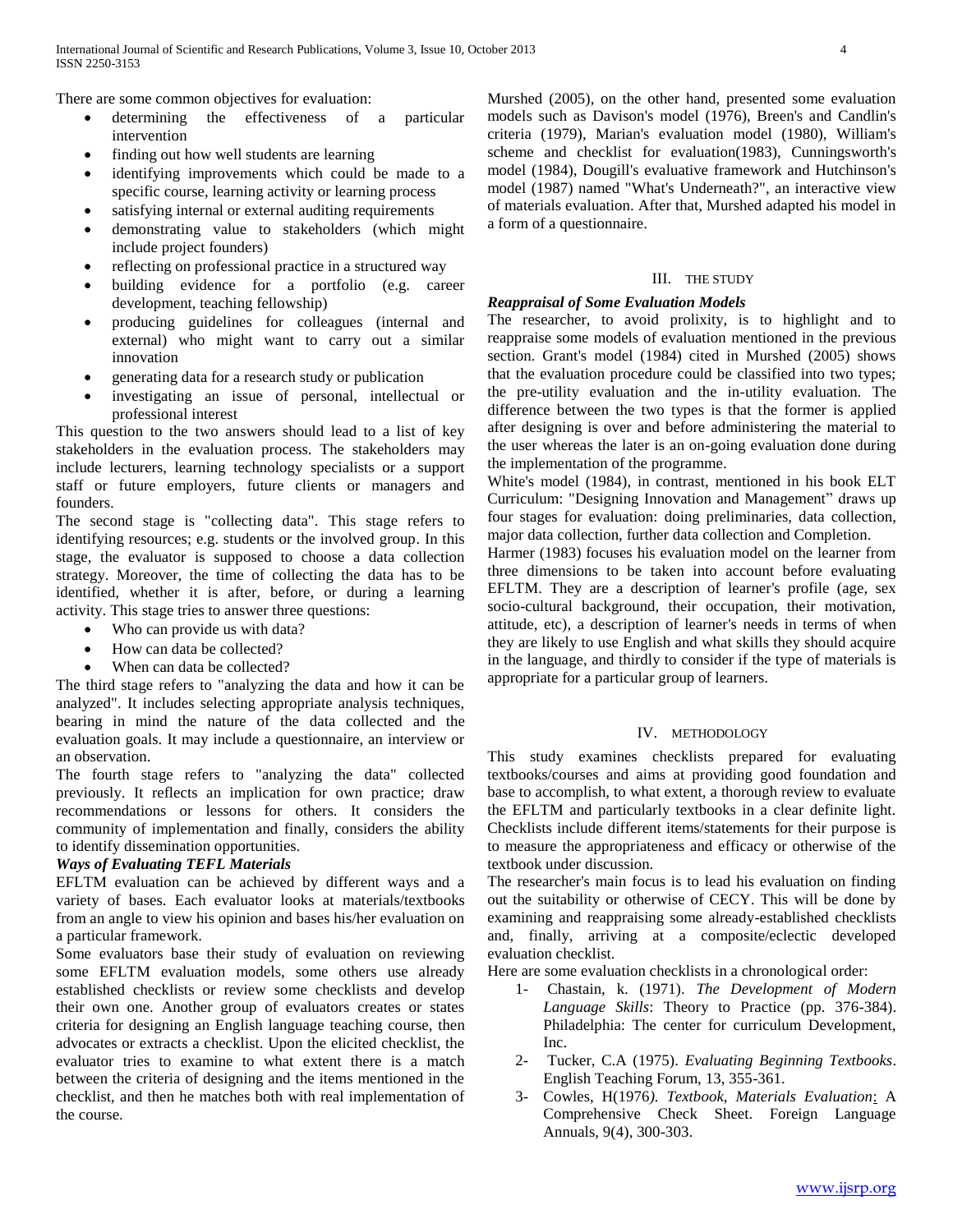- 4- Daoud, A.and Celce Murcia, M. (1979), *Selecting and Evaluating a Textbook*. In M. Celce-Murcia and LMcIntosh (Eds), *Teaching English As a Second or Foreign Language* (pp. 302-307). Cambridge, MA. Newbury House Publishers.
- *5-* Candlin, C.N and Breen, M.P.(1979). *Evaluating, Adapting and Innovating Language Teaching Materials.* In C. Yrio, K Perkins and J Schacter (Eds). On TESOL 19: The Learner in Focus (pp. 86.108). Washington, D.C. *Teacher of English to Speaks of other Language*
- 6- Rivers, W. (1981). *Teaching Foreign Language Skills* (pp. 475-483). Chicago University of Chicago press.
- 7- Williams D. (1983). *Developing Criteria for Textbook Evaluation*. ELT Journal 37(2), 251-255.
- 8- Sheldon, L.(1988). *Evaluating ELT Textbooks and Materials*. ELT Journal, 42 (4), 237-246.
- 9- Skierso, A. (1991). *Textbook Selection and Evaluation.* In M. Celce-Murcia (Ed). Teaching English as a second or foreign language (pp. 432-453). Boston, MA: Heinle and Heinle publishers
- 10- Ur, P. (1996). *A Course in Language Teaching*: Practice and Theory (pp. 184-187) Cambridge: Cambridge University Press.
- 11- Garinger, D(2000). *Textbook Evaluation ELT Journal.*
- 12- Ansary, H. and Babaii, E. (2002): *Universal Characteristics of EFL/ESL Textbooks: A Step Towards Systematic Textbook Evaluation.* TESL Journal

#### V. ANALYTICAL DISCUSSIONS AND FINDINGS

#### *Reappraisal of Some of Evaluation Textbook Checklists*

The checklists of evaluating the text books will be analyzed in this section and to arrive at a new eclectic evaluation checklist that can be used for evaluating textbooks in EFL/ESL situations. To begin with, Chastin (1971) focuses his evaluation checklist on the development of the language skills. His evaluation pays great importance for language skills as they are very basic foundations of the language. To Chastin, good textbooks care mostly for language skills and how they are applied successfully in textbooks. Language skills maintain the learner's language and help him to have control over the language he is studying/learning.

Tucker's checklist (1975), (Appendix D), introduces a system that has three components:

- a set of criteria claimed to be "consistent with the basic linguistic, psychological, and pedagogical principles"
- a rating scheme which provides a method for judging the comparative weightings of a textbook's merits and
- a chart/graph which provides a visual comparison between the evaluator's opinion of the book and a hypothetical idea model, hence facilitating a quick and easy display of the evaluator, judgment

Tucker's checklist/scheme consists of two types of criteria; internal criteria that are language related and external criteria that give a broader view of the book. The internal criteria are divided into three criteria: Pronunciation, Grammar and Content criteria. Under pronunciation criterion; the presentation of pronunciation requires attention to: (1) completeness of presentation which refers to the coverage of sound and supra segmental features (2) appropriateness of presentation which concerns whether or not students are from a single language background, whether or not students are kids or adults, and all this affecting the type of presentation, and (3) adequacy of practice which deals with both the quality and quantity of practice. Quality, here, refers to practice in a context i.e. practising sounds in words, and developing words in sentences, and so on.

Under grammar criterion; (1) adequacy of pattern inventory deals with how much and how well structure would be presented, (2) appropriate sequencing refers to the organization of grammar content and its gradation from simple to difficult and (3) adequacy of drills and "patterns display" criterion refers to student's desire and interest and how much practice is required to achieve that.

Under content criteria, the functional load is maintained. Moreover, the input and output are stiffed to arranging techniques. Thirdly, content choice must be appropriate to the user's context, culture, environment and situation.

The second part of the scheme states criteria about the textbook in broader/overall term. It refers to the authenticity of language used in the content. It also refers to the availability of supplementary materials, also how adequate the teacher is, how competent the author is and the durability, price and value as well. However, this scheme worked successfully, yet to be developed, some more criteria are to be added, replaced or changed.

Cowle's checklist (1976) points out that no textbook or set of materials has all the answers and no review can foresee all the situations in which they might be used. This checklist is an attempt to bring together considerations connected to evaluation of textual materials in a comprehensive format that is easy to use. Cowle's includes in his checklist the communicative competence as he claims that the communicative competence still awaits definition in the evaluation of textual materials. Thus, the term "free expression" has been retained in the current checklist, although it may appear overly simplified to some.

Three years later, Daoud and Celce-Murcia (1979) presented a developed evaluation checklist. They divided it into three main headings. They highlighted the importance of the textbook and its content and the researcher's manual to be included in EFLT material evaluative checklist.

Under the "Textbook" heading, five components are stated: subject matter, vocabulary and structures, exercises, illustration and physical make up. In each of heading, some items are presented by a five-scale response each "Excellent, Good, adequate, weak and totally lacking". This scheme is more practicable than the previous one. It pays attention to evaluation for selection and analysis for implementation.

Cunningsworth's checklist (1984) touches upon the importance of relating materials to the course objectives to assess all processes. To him, the textbook is considered good/acceptable if it could satisfy and match the objectives of the materials i.e. while designing and implementation.

Sheldon's checklist (1988) is very extensive and tries to assess/measure all aspects of content including such diverse factors as graphics and physical characteristics to authenticity and flexibility. Sheldon's checklist produces suggested course book criteria. He considers designing and evaluating course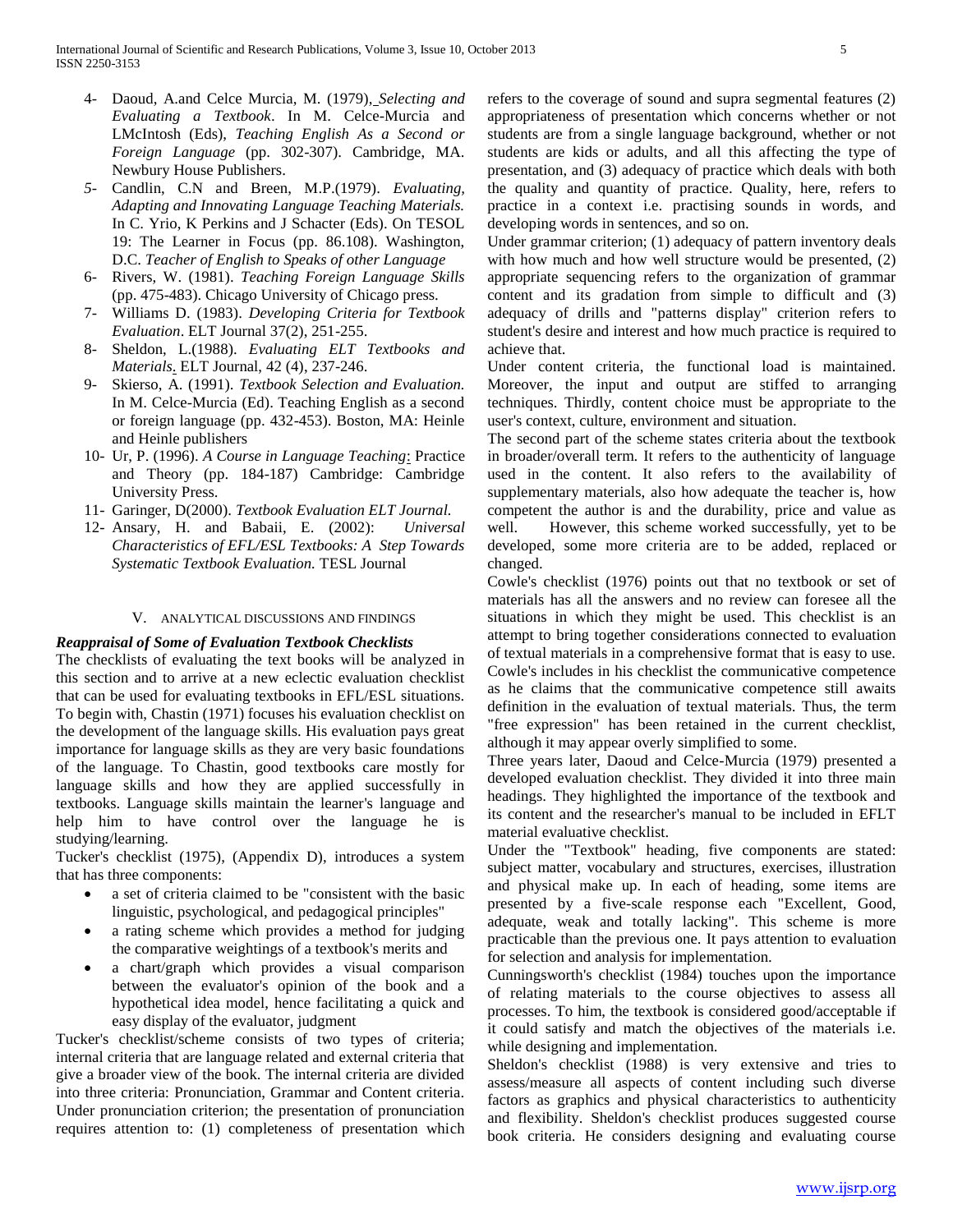books/textbooks are dependable in other terms "they are two sides for one coin". The feedback deduced from using the checklist for evaluation helps much in reviewing the course. It is worthy to quote a version (1987: 241) in which he appreciates his checklist. He states "I would like to present what I think is a belljar, summary of common-core factors that reviewers, teachers, learners, and educational and administrational advisers most frequently use in deciding whether or not a textbook is chosen"

On the issue of assessment and evaluation, Sheldon (1987) shows the importance of assessment. He comments, "It is clear that course book assessment is fundamentally a subjective, role of thumb activity, that no neat formula, grid or system will ever provide a definitive yardstick", (p. 245). Sheldon's checklist even includes units criteria and how they are organized; horizontally or vertically and the advantages and disadvantages of this organization, it presents criteria for material, some criteria for learner, some criteria for teacher and some others focus on the context (classroom, society)in which the three components interact.

Both Skierso (1991) and Chall Conrad (1991) utilized Bloom's Taxonomy of the Cognitive Domain to assess the processes and skills that textbooks require for learners to perform. The rating of a textbook will directly reflect the level of the skill that the textbook demands. For example, a book that uses synthesis and analysis would rate higher than one that demands only comprehension.

Both Chall and Conard have adapted Bloom's Taxonomy to create a "Question Complexity Rating Scale". They use this to evaluate individual questions in order to analyze the difficulty of questions and to display the range of cognitive skills needed by the students to complete textbook activities. These concerns highlight the increasing significance that professionals place on the process of learning and the recognition that focusing solely on outcomes often does not address all the second language learners' needs.

Ur's checklist (1996) appears to be more or less having a similar focus and an approach to EFL/ESL textbook evaluation. She includes features related to the approach such as to what extent the approach is educationally and socially acceptable to the target community. Moreover, she pays more attention to the importance of fluency in learning the language skills rather than accuracy because fluency helps learners develop their own learning strategies and to be independent in their learning.

Garinger's checklist (2000) reflects a new criterion which is not mentioned in the previous checklists. It reflects concerns of teacher choosing textbooks. To Garinger, selecting particular items to create a personal evaluation index is the best method for ensuing that the realities of each individual learning situation are addressed. This checklist, as he claims, was created to evaluate textbooks being used in a variety of community-based ESL programmes in a local setting. To create his personal checklist, he reviewed the previously published checklists, then selected the salient common features that he felt among all and added some features which he felt their need to his local setting. This checklist consists of two main parts: "Practical consideration" is representing the pedagogic part and "Language related Consideration" is representing the theoretical part. Garinger criticizes his textbook evaluation checklist by confessing that his checklist is personal for local settings in ESL programmes.

The last checklist to be reviewed is the checklist prepared by Babii and Ansary (2002) entitled "Universal Characteristics of EFL/ESL Textbooks: A Step Towards Systematic Textbook Evaluation". Babii and Ansary attempt a study to indirectly explore whether or not a de facto consensus exists at all over what makes a good/standard EFL/ESL textbook a good/standard textbook. "This is an attempt to possibly locate some theoryneutral, universal and broad characteristics of EFL/ESL textbooks and to draw up, as such, some guidelines for the generation and/or systematic evaluation of EFL/ESL text books.

Babii and Ansary's checklist (2002) has been framed into four broad groups. Each group is preceded by a criterion. Under each criterion, sub-criteria are listed. They concern "approach, content presentation, and physical make-up and administration concerns". Under "approach" criterion, the textbook requires to be based on the nature of language (Krashen's theory), the nature of learning and how the theory can be put to applied use.

Content presentation criterion refers to stating purposes and objectives for the total course and the individual units. It also includes how and to what extent criteria of selections are achieved. Content presentation aims at measuring how satisfactory the syllable is to the teacher and students.

As a fact, the content of the textbook may be satisfactory but suffers from physical making-up. Therefore, this universal checklist took into consideration the importance of this criterion and included some items such as:

- appropriateness of size and weight,
- attractive in the layout,
- how durable the textbook is,
- if it is of high quality of edifying and publishing and
- the appropriateness of title

Under "administrative concerns criterion", (1) macro-state policies refer to whether the textbook meets the policy of the authority. (2) "Appropriate for local situation" includes the appropriateness of the content of the textbook to the culture, religion, and (3) the appropriateness of the price.

Undoubtedly, no evaluation checklist can satisfy all evaluative situations nor it can be applied for any textbook evaluation. Even the newest/latest checklist published by Babii and Ansary (2002) claimed to be "a Universal Checklist" for EFL and ESL situation still awaits for some adaptations and reduction.

*The Present Study Checklist: The Eclectic Evaluation Checklist* This checklist is an adaptation of the "Universal Checklist" developed by Ansary, H. and Babaii, E. (2002) who based their checklist on ten previous textbooks evaluation checklists between 1971 and 1996. The present checklist evaluated the ten checklists in addition to two more checklists done between 1997 and 2005. The items of the checklist of the study are stated below:

#### *(NB. Items in italic are new criteria for this checklist)* I - Approach

A - Dissemination of a vision (approach) about

- the nature of language
- the nature of learning
- how the theory can be put to applied use
- II- Content presentation
	- A Stating objectives
		- for the total course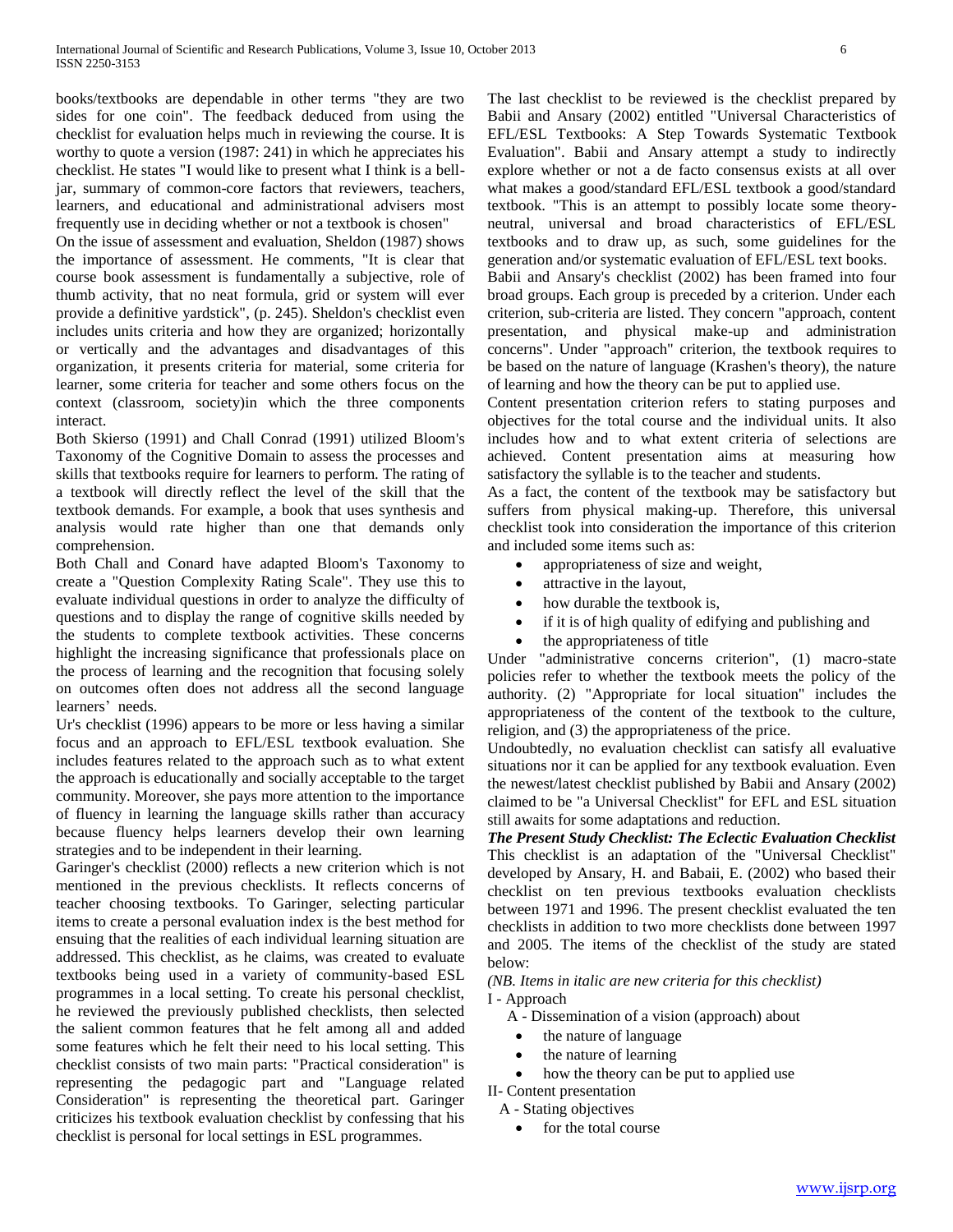- for individual units
- for individual lessons
- B Selection and its rationale
	- Coverage
	- Grading
	- Organization
	- Sequencing
- C Satisfaction of the syllabus
- 1- To the teacher
	- Providing a guide book (TB)
	- Giving advice on the methodology:
		- 1- giving theoretical orientation
			- 2- key to the exercises
	- Supplementary materials
	- 2- To the student
	- Piecemeal, unit by unit instruction
	- Graphics (relevant, free from unnecessary details, colourful, etc)
	- Periodic reviews
	- Workbook
	- Exercises:
		- 1- in the classroom
		- 2- homework
		- 3- sample exercise with clear instructions
		- 4- varied and copious
	- Periodic test sections
	- Appropriate audio, visual and audio-visual aids
- *III- Suitability to Students'*
	- *situation*
	- *area*
	- *culture*
	- *self background*
	- *religion*
	- *level of competence*
	- *age*
	- *interest*
	- *gender*
- *IV- Author/Constructor*
	- *communicative competence in both (English and Arabic)*
	- *Native of the country (Yemen) and expert in L1(English or expert of English language*
	- *Awareness of learners' culture*
- V- Physical Make Up
	- appropriate
	- Attractive
	- Durable
	- Clear printing
	- *Suggestive*
	- Interesting
	- Effective
- *IV- Nature of Content* 
	- *Authenticity from varied fields*
	- *Relevant to macro and micro community/policy*
	- *Balance of the two cultures (target students and target language)*
	- *Promote fluency*

# *Promote improvisation*

As it has been mentioned earlier that the checklist of the present study solely is based on Babii and Ansary's checklist, in this section the paper is going to highlight the new criteria added as well as the replaced one. Babii and Ansary's "administrative concerns" criterion has been replaced by a criterion that has relation to the author. Its importance is felt because of its effect on the content. "The burden culture", the poison of culturally biased TEFLMs, is generated due to the author's unawareness of local culture where the textbook is to be applied.

Two criteria have been added to Babii and Ansary's checklist: suitability for student/Yemeni context and nature of content. "Suitability for student" criterion has been added due to the importance of the material to match student's concerns because the student is the cornerstone of the whole process. Under this criterion, some student's concerns are included such as situation, environment, culture, self-background, religion, level of understanding, age, interest, and gender. "Nature of content" criterion has been added because if the content is biased, student's acquisition will be spoiled. The content is supposed to have some authentic texts from various fields, to be relevant to macro and micro policy of the community, to balance the two cultures (student's and target language), to promote fluency rather than accuracy and to be able to promote improvisation.

# VI. CONCLUSION

More or less, if TEFL materials are designed for a group of learners, they may/may not work appropriately with another group. One of the main objectives of this research is to provide a kind of scale/measurement tool i.e. an evaluation checklist to help a better judgment. The present checklist claims to be more suitable for evaluating EFL textbooks as being the latest and eclectic checklist.

### **REFERENCES**

- [1] Cunningsworth, A 1995. *Choosing Your Coursebook*. Heinemann.
- [2] Florent, J. and C. Walter. 1989. A Better Role for Women in TEFL. *ELT Journal*, 43, 180-184 .
- [3] Grant, N. (1987). Making the Most of Your Textbook. Longman.
- [4] Haycroft, J. 1998. An Introduction To English Language Teaching. Longman.
- [5] Hutchinson, T. Torres, E. (1994). The Textbook as Agent of Change. *ELT Journal,* 48,315-328
- [6] Littlejohn, A. (1998). *The Analysis of Teaching Materials: Inside the Trojan Horse*. In Materials Development in Language Teaching. B. Tomlinson. Cambridge: Cambridge University Press: 190-216.
- [7] Kitao, K. and S. Kitao. 1997. 'Selecting and Developing Teaching/Learning Materials.' The Internet TESLJournal.Vol. IV, No.4. available at: [www.aitech.ac.jp/-iteslj/Articles/Kitao-Materials.html](http://www.aitech.ac.jp/-iteslj/Articles/Kitao-Materials.html). Accessed on 12 January 2006.
- [8] McGrath, I. (2002). *Materials Evaluation and Design for Language Teaching*. Edinburgh: Edinburgh University Press.
- [9] McDonough, J and Shaw, C. (1993). *Materials and Methods in ELT*. Oxford: Blackwell.
- [10] O'Neill, R. 1982. Why Use Textbooks?. ELT Journal, 36, 104-111 .
- [11] O'Neil, T. and Snow, P. (1998) *Crescent English Course for Yemen: Teacher's Book5*. Oxford: Oxford University Press.
- [12] Porecca, K. 1984. Sexism in Current ESL Textbooks. *TESOL Quarterly*, 18,